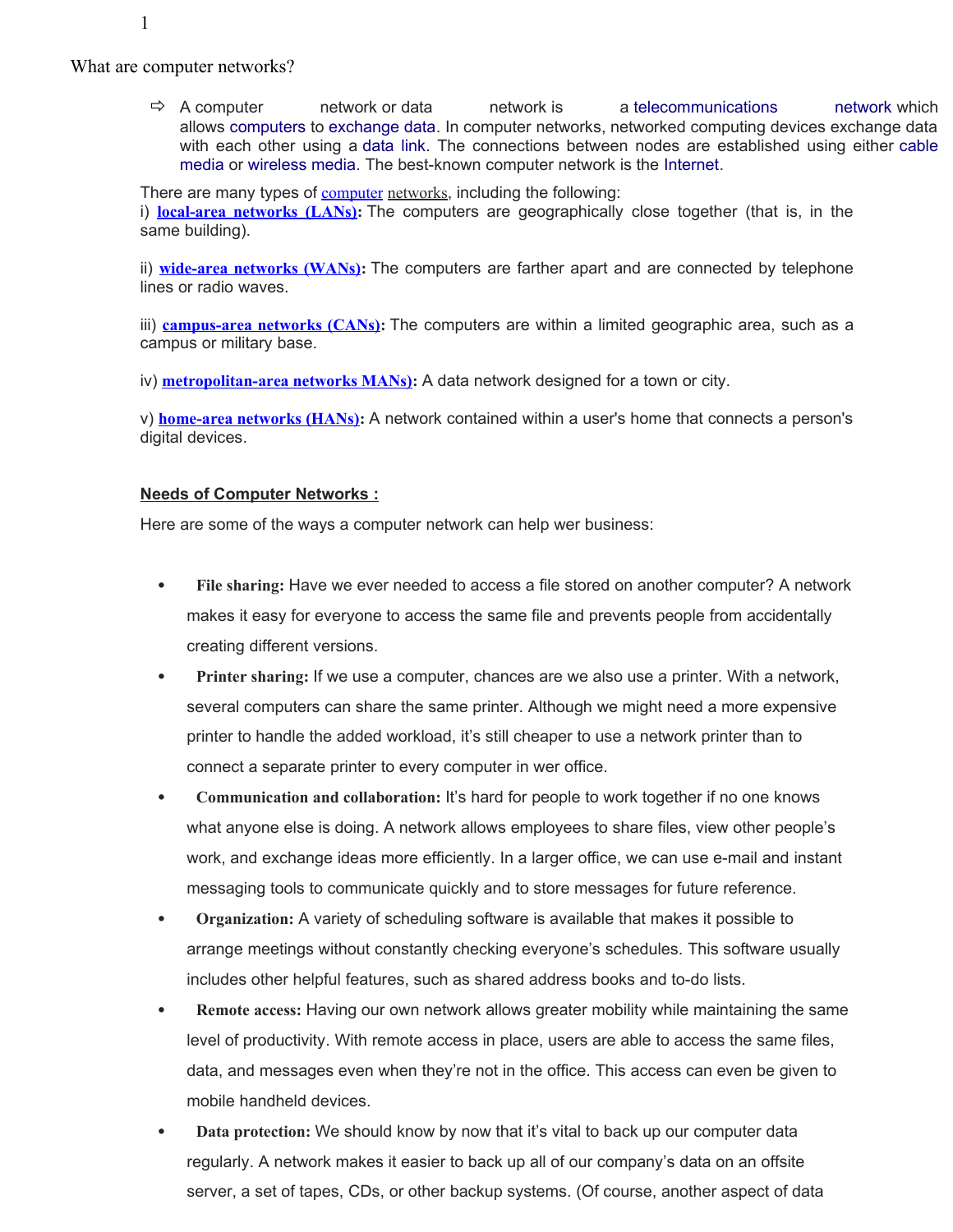protection is data *security*. In our article, [What Is a Firewall?](http://www.allbusiness.com/technology/computer-networking-network-security-firewall/1300-1.html) we can read more about how a network can protect the data it transmits.)

# **Network Topology:**

 A Network Topology is the arrangement with which computer systems or network devices are connected to each other. Topologies may define both physical and logical aspect of the network. Both logical and physical topologies could be same or different in a same network.

# **Point-to-Point:**

Point-to-point networks contains exactly two hosts such as computer, switches or routers, servers connected back to back using a single piece of cable. Often, the receiving end of one host is connected to sending end of the other and vice-versa.

 If the hosts are connected point-to-point logically, then may have multiple intermediate devices. But the end hosts are unaware of underlying network and see each other as if they are connected directly.

# **Bus Topology:**

 In case of Bus topology, all devices share single communication line or cable.Bus topology may have problem while multiple hosts sending data at the same time. Therefore, Bus topology either uses CSMA/CD technology or recognizes one host as Bus Master to solve the issue. It is one of the simple forms of networking where a failure of a device does not affect the other devices. But failure of the shared communication line can make all other devices stop functioning.

Both ends of the shared channel have line terminator. The data is sent in only one direction and as soon as it reaches the extreme end, the terminator removes the data from the line.

# Star Topology

All hosts in Star topology are connected to a central device, known as hub device, using a point-to-point connection. That is, there exists a point to point connection between hosts and hub. The hub device can be any of the following:

- Layer-1 device such as hub or repeater
- Layer-2 device such as switch or bridge
- Layer-3 device such as router or gateway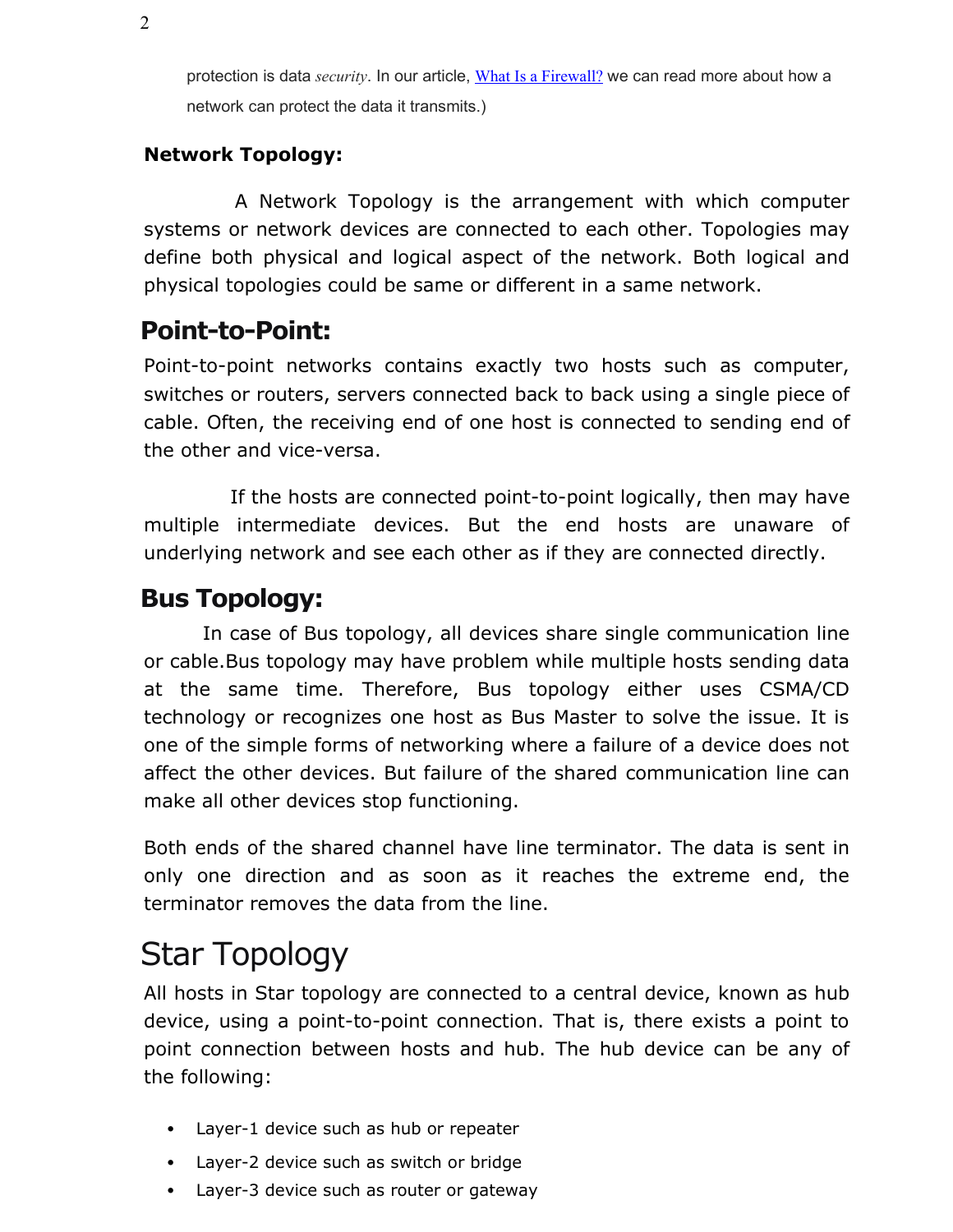As in Bus topology, hub acts as single point of failure. If hub fails, connectivity of all hosts to all other hosts fails. Every communication between hosts, takes place through only the hub.Star topology is not expensive as to connect one more host, only one cable is required and configuration is simple.

# Ring Topology

In ring topology, each host machine connects to exactly two other machines, creating a circular network structure. When one host tries to communicate or send message to a host which is not adjacent to it, the data travels through all intermediate hosts. To connect one more host in the existing structure, the administrator may need only one more extra cable.

Failure of any host results in failure of the whole ring.Thus, every connection in the ring is a point of failure. There are methods which employ one more backup ring.

# Mesh Topology

In this type of topology, a host is connected to one or multiple hosts.This topology has hosts in point-to-point connection with every other host or may also have hosts which are in point-to-point connection to few hosts only.

Hosts in Mesh topology also work as relay for other hosts which do not have direct point-to-point links. Mesh technology comes into two types:

- **Full Mesh**: All hosts have a point-to-point connection to every other host in the network. Thus for every new host  $n(n-1)/2$  connections are required. It provides the most reliable network structure among all network topologies.
- **Partially Mesh**: Not all hosts have point-to-point connection to every other host. Hosts connect to each other in some arbitrarily fashion. This topology exists where we need to provide reliability to some hosts out of all.

# Tree Topology

Also known as Hierarchical Topology, this is the most common form of network topology in use presently.This topology imitates as extended Star topology and inherits properties of bus topology.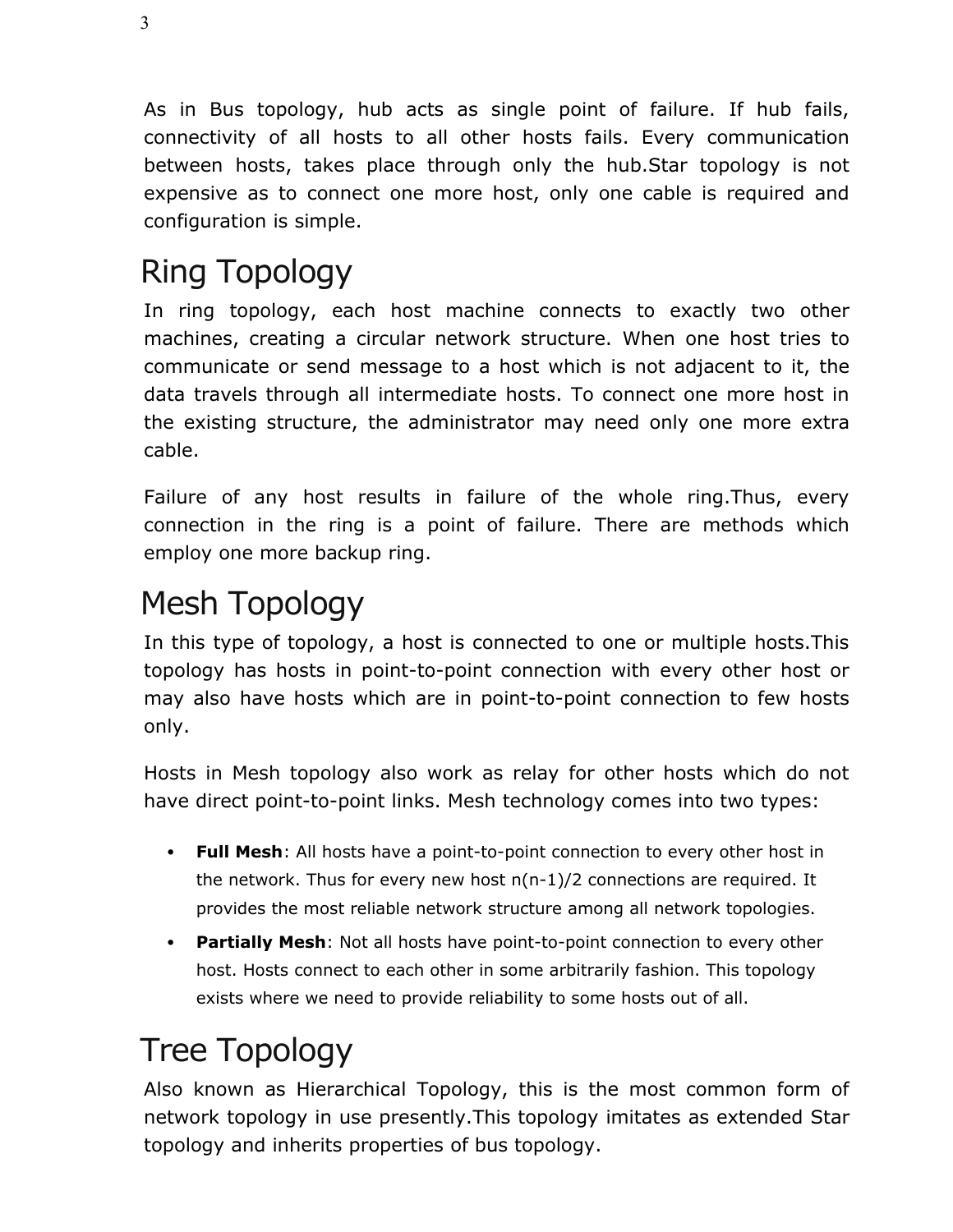This topology divides the network in to multiple levels/layers of network. Mainly in LANs, a network is bifurcated into three types of network devices. The lowermost is access-layer where computers are attached. The middle layer is known as distribution layer, which works as mediator between upper layer and lower layer. The highest layer is known as core layer, and is central point of the network, i.e. root of the tree from which all nodes fork.

All neighboring hosts have point-to-point connection between them.Similar to the Bus topology, if the root goes down, then the entire network suffers even.though it is not the single point of failure. Every connection serves as point of failure, failing of which divides the network into unreachable segment.

# Daisy Chain

This topology connects all the hosts in a linear fashion. Similar to Ring topology, all hosts are connected to two hosts only, except the end hosts.Means, if the end hosts in daisy chain are connected then it represents Ring topology.

Each link in daisy chain topology represents single point of failure. Every link failure splits the network into two segments.Every intermediate host works as relay for its immediate hosts.

# Hybrid Topology

A network structure whose design contains more than one topology is said to be hybrid topology. Hybrid topology inherits merits and demerits of all the incorporating topologies.

The above picture represents an arbitrarily hybrid topology. The combining topologies may contain attributes of Star, Ring, Bus, and Daisy-chain topologies. Most WANs are connected by means of Dual-Ring topology and networks connected to them are mostly Star topology networks. Internet is the best example of largest Hybrid topology.

# **OSI Model :**

Open System Interconnect is an open standard for all communication systems. OSI model is established by International Standard Organization (ISO). This model has seven layers: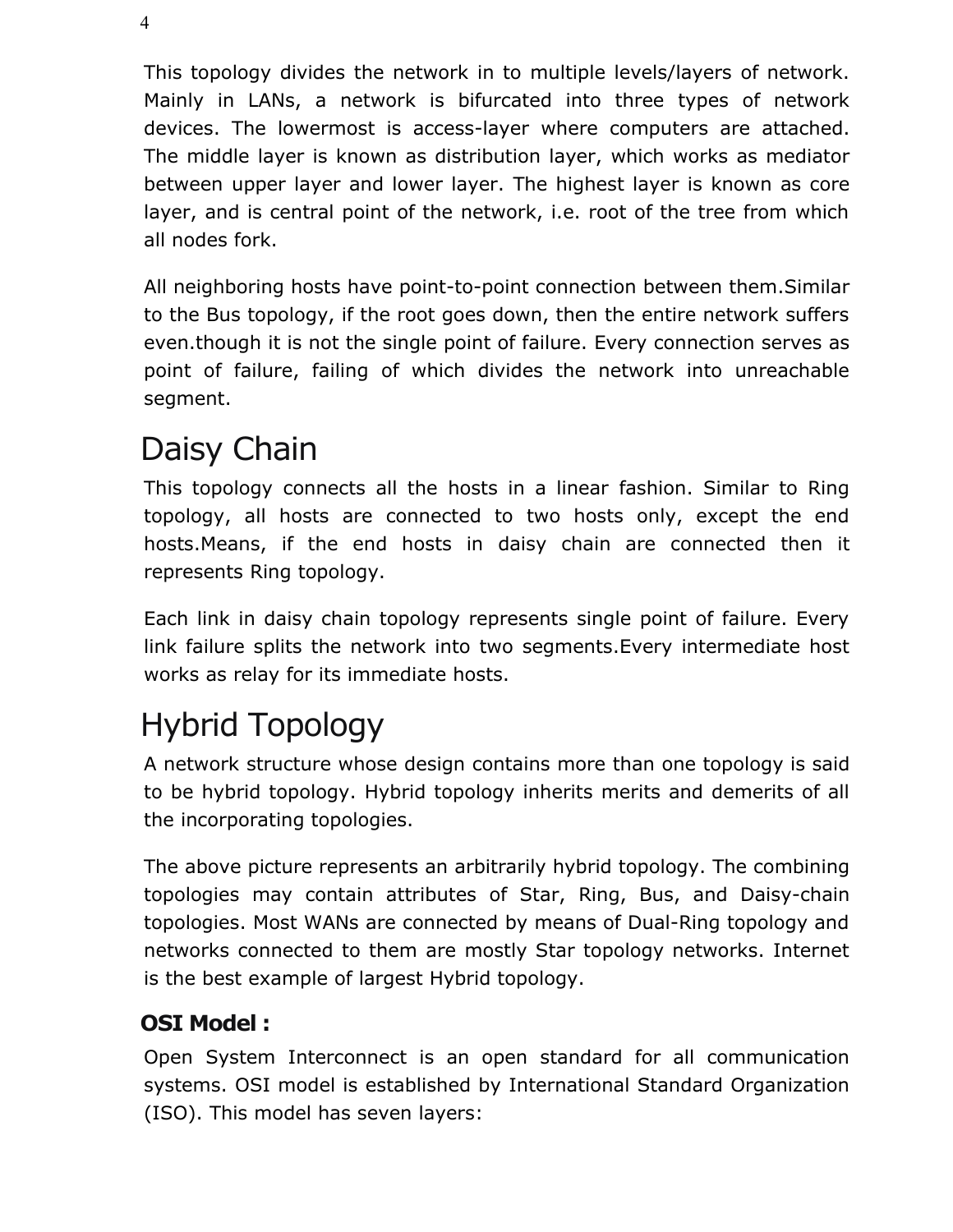

- **Application Layer**: This layer is responsible for providing interface to the application user. This layer encompasses protocols which directly interact with the user.
- **Presentation Layer:** This layer defines how data in the native format of remote host should be presented in the native format of host.
- **Session Layer:** This layer maintains sessions between remote hosts. For example, once user/password authentication is done, the remote host maintains this session for a while and does

not ask for authentication again in that time span.

- **Transport Layer**: This layer is responsible for end-to-end delivery between hosts.
- **Network Layer**: This layer is responsible for address assignment and uniquely addressing hosts in a network.
- **Data Link Layer**: This layer is responsible for reading and writing data from and onto the line. Link errors are detected at this layer.
- **Physical Layer**: This layer defines the hardware, cabling wiring, power output, pulse rate etc.

# Internet Model

Internet uses TCP/IP protocol suite, also known as Internet suite. This defines Internet Model which contains four layered architecture. OSI Model is general communication model but Internet Model is what the internet uses for all its communication. The internet is independent of its underlying network architecture so is its Model. This model has the following layers:



- **Application Layer**: This layer defines the protocol which enables user to interact with the network.For example, FTP, HTTP etc.
- **Transport Layer**: This layer defines how data should flow between hosts. Major protocol at this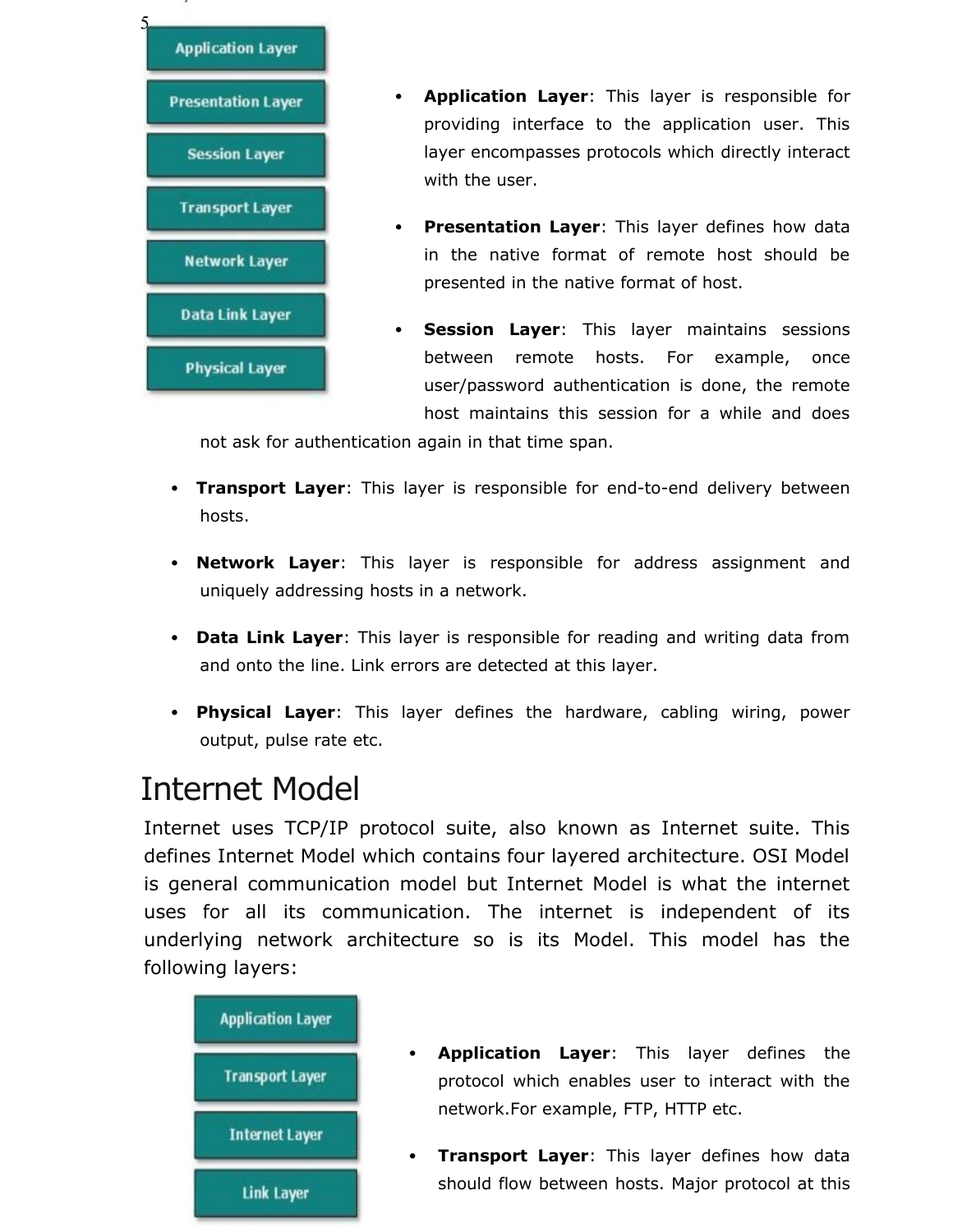layer is Transmission Control Protocol (TCP). This layer ensures data delivered between hosts is in-order and is responsible for end-to-end delivery.

- **Internet Layer**: Internet Protocol (IP) works on this layer. This layer facilitates host addressing and recognition. This layer defines routing.
- **Link Layer**: This layer provides mechanism of sending and receiving actual data.Unlike its OSI Model counterpart, this layer is independent of underlying network architecture and hardware.

### **Differences between OSI Reference Model and TCP/IP Reference Model:**

 Following are some major differences between OSI Reference Model and TCP/IP Reference Model, with diagrammatic comparison below.

| <b>OSI(Open System Interconnection)</b>                                                                                       | <b>TCP/IP(Transmission Control Protocol / Internet Protocol)</b>                                                                                                               |
|-------------------------------------------------------------------------------------------------------------------------------|--------------------------------------------------------------------------------------------------------------------------------------------------------------------------------|
| 1. OSI is a generic, protocol independent<br>standard, acting as a communication gateway<br>between the network and end user. | 1. TCP/IP model is based on standard protocols around which<br>the Internet has developed. It is a communication protocol,<br>which allows connection of hosts over a network. |
| 2. In OSI model the transport layer guarantees<br>the delivery of packets.                                                    | 2. In TCP/IP model the transport layer does not guarantees<br>delivery of packets. Still the TCP/IP model is more reliable.                                                    |
| 3. Follows vertical approach.                                                                                                 | 3. Follows horizontal approach.                                                                                                                                                |
| 4. OSI model has a separate Presentation layer<br>and Session layer.                                                          | 4. TCP/IP does not have a separate Presentation layer or<br>Session layer.                                                                                                     |
| 5. OSI is a reference model around which the<br>networks are built. Generally it is used as a<br>guidance tool.               | 5. TCP/IP model is, in a way implementation of the OSI<br>model.                                                                                                               |
| 6. Network layer of OSI model provides both<br>connection oriented and connectionless<br>service.                             | 6. The Network layer in TCP/IP model provides<br>connectionless service.                                                                                                       |
| 7. OSI model has a problem of fitting the<br>protocols into the model.                                                        | 7. TCP/IP model does not fit any protocol                                                                                                                                      |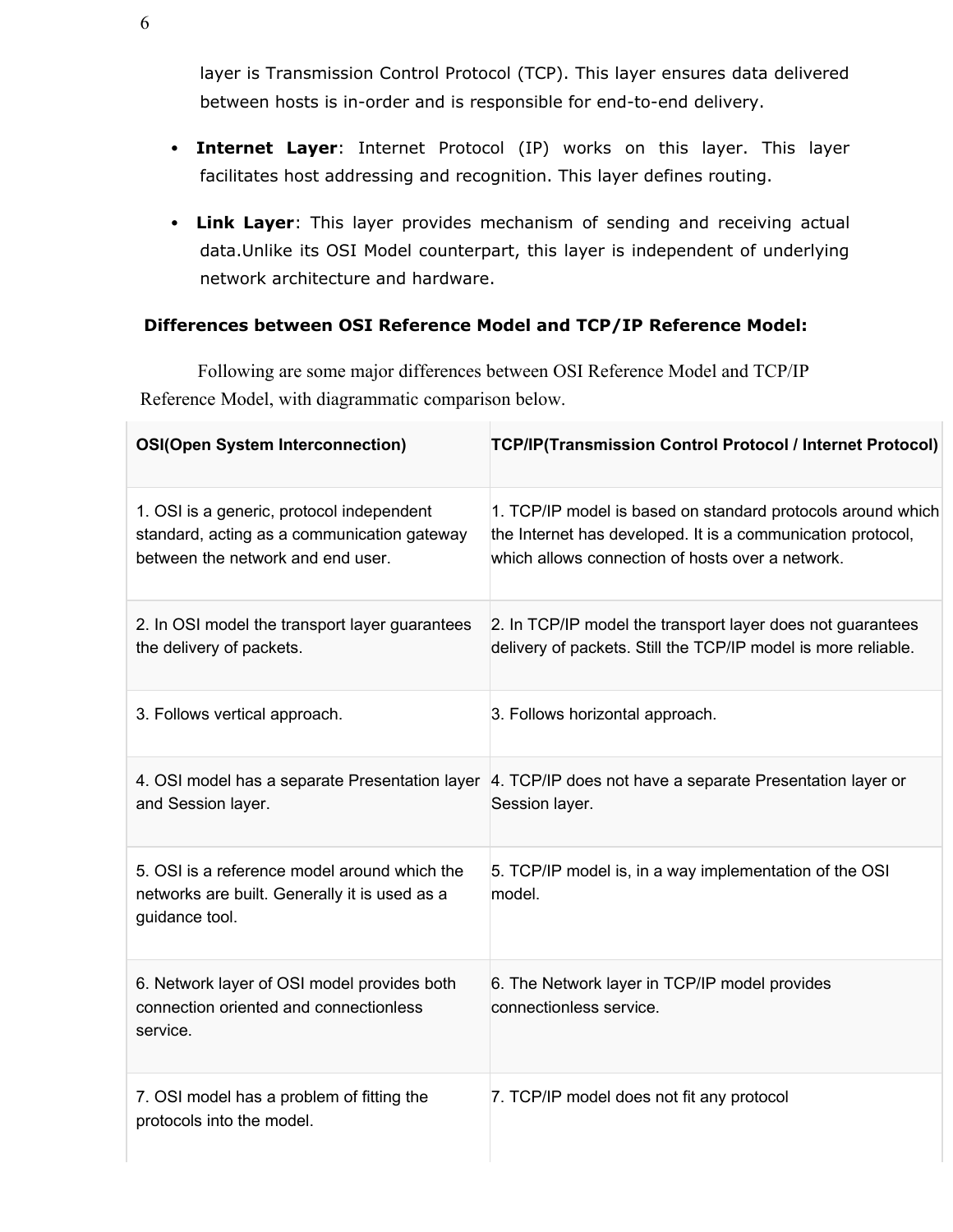| 8. Protocols are hidden in OSI model and are<br>easily replaced as the technology changes.                                                          | 8. In TCP/IP replacing protocol is not easy.                                                                  |
|-----------------------------------------------------------------------------------------------------------------------------------------------------|---------------------------------------------------------------------------------------------------------------|
| 9. OSI model defines services, interfaces and<br>protocols very clearly and makes clear<br>distinction between them. It is protocol<br>independent. | 9. In TCP/IP, services, interfaces and protocols are not clearly<br>separated. It is also protocol dependent. |
| 10. It has 7 layers                                                                                                                                 | 10. It has 4 layers                                                                                           |

## **FDDI**:

**Fiber Distributed Data Interface** (**FDDI**) is a standard for [data transmission](https://en.wikipedia.org/wiki/Data_transmission) in a [local area](https://en.wikipedia.org/wiki/Local_area_network) [network.](https://en.wikipedia.org/wiki/Local_area_network) It uses [optical fiber](https://en.wikipedia.org/wiki/Optical_fiber) as its standard underlying physical medium, although it was also later specified to use [copper](https://en.wikipedia.org/wiki/Copper) cable, in which case it may be called **CDDI** (Copper Distributed Data Interface), standardized as **TP-PMD** (Twisted-Pair Physical Medium-Dependent), also referred to as TP-DDI (Twisted-Pair Distributed Data Interface).

FDDI provides a 100 [Mbit/s](https://en.wikipedia.org/wiki/Mbit/s) optical standard for [data transmission](https://en.wikipedia.org/wiki/Data_transmission) in [local area network](https://en.wikipedia.org/wiki/Local_area_network) that can extend in range up to 200 kilometers (120 mi). Although FDDI logical topology is a ringbased token network, it did not use the IEEE 802.5 [token ring](https://en.wikipedia.org/wiki/Token_ring) [protocol](https://en.wikipedia.org/wiki/Communications_protocol) as its basis; instead, its protocol was derived from the IEEE 802.4 [token bus](https://en.wikipedia.org/wiki/Token_bus) *timed token* protocol. In addition to covering large geographical areas, FDDI local area networks can support thousands of users. FDDI offers both a Dual-Attached Station (DAS), counter-rotating token ring topology and a Single-Attached Station (SAS), token bus passing ring topology.

### **ATM:**

Asynchronous transfer mode (ATM) is a switching technique used by telecommunication networks that uses asynchronous time-division multiplexing to encode data into small, fixed-sized cells. This is different from Ethernet or Internet, which use variable packet sizes for data or frames. ATM is the core protocol used over the synchronous optical network (SONET) backbone of the integrated digital services network (ISDN).

#### **Token ring** :

**Token ring** [local area network](https://en.wikipedia.org/wiki/Local_area_network) (LAN) technology is a [communications protocol](https://en.wikipedia.org/wiki/Communications_protocol) for [local area](https://en.wikipedia.org/wiki/Local_area_network) [networks.](https://en.wikipedia.org/wiki/Local_area_network) It uses a special three-byte frame called a "token" that travels around a logical "ring" of workstations or servers. This [token passing](https://en.wikipedia.org/wiki/Token_passing) is a [channel access method](https://en.wikipedia.org/wiki/Channel_access_method) providing fair access for all stations, and eliminating the collisions of [contention-](https://en.wikipedia.org/wiki/Contention_(telecommunications))based access methods.

Introduced by IBM in 1984, it was then standardized with protocol **IEEE 802.5** and was fairly successful, particularly in corporate environments, but gradually eclipsed by the later versions of [Ethernet.](https://en.wikipedia.org/wiki/Ethernet)

#### **Introduction to FTP:**

File Transfer Protocol (FTP) is a standard Internet [protocol](http://searchnetworking.techtarget.com/definition/protocol) for transmitting files between computers on the Internet over [TCP/IP](http://searchnetworking.techtarget.com/definition/TCP-IP) connections.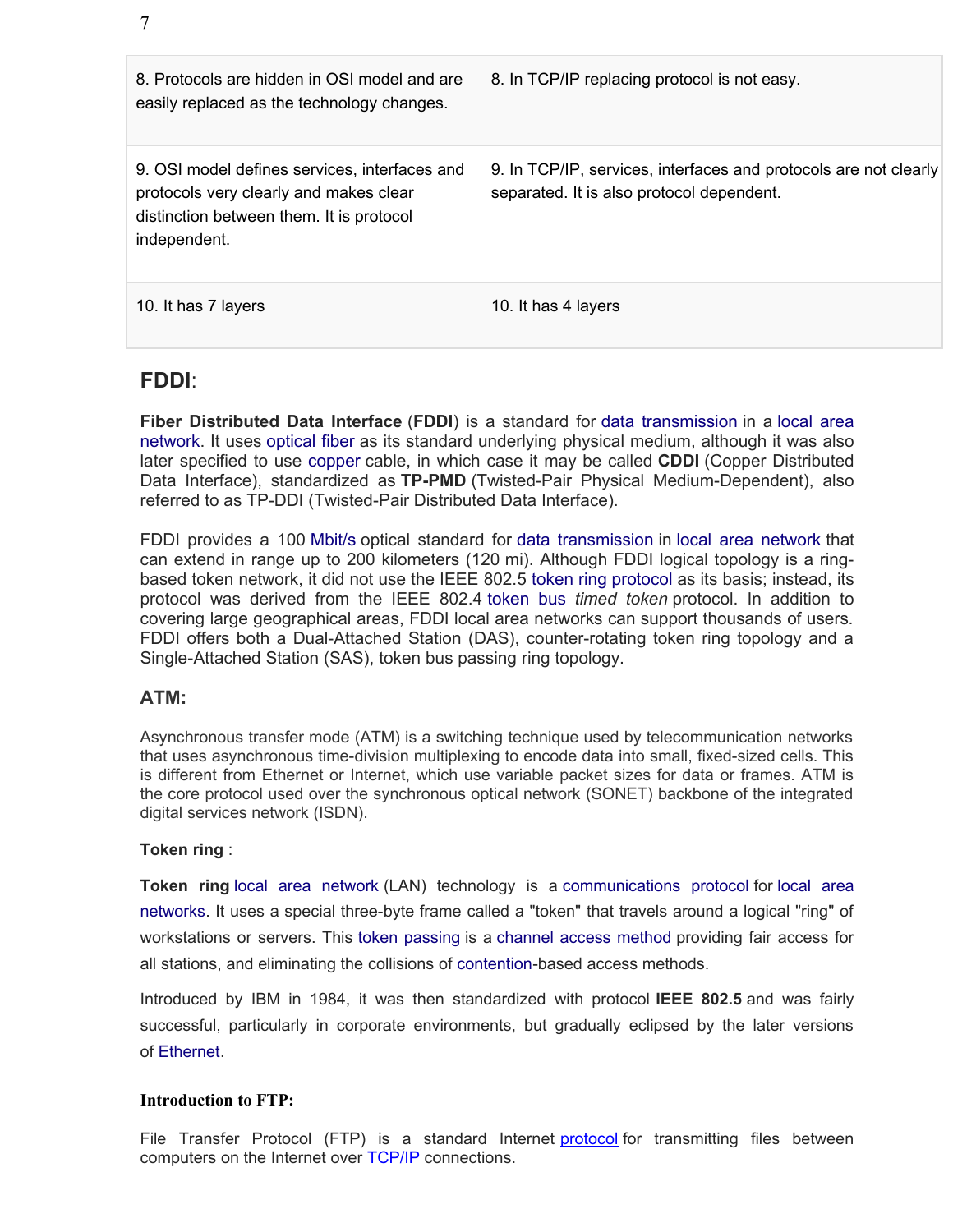FTP is a [client-server](http://searchnetworking.techtarget.com/definition/client-server) protocol that relies on two communications channels between client and server: a command channel for controlling the conversation and a data channel for transmitting file content. Clients initiate conversations with servers by requesting to download a file. Using FTP, a client can upload, download, delete, rename, move and copy files on a server. A user typically needs to [log on](http://searchsecurity.techtarget.com/definition/logon) to the FTP server, although some servers make some or all of their content available without login, also known as **anonymous FTP**.

#### **or**

FTP stands for "file transfer protocol." FTP powers one of the fundamental Internet functions and is the prescribed method for the transfer of files between computers. It is also the easiest and most secure way to exchange files over the Internet.

#### **Basic Terminologies in FTP**

#### **FTP Server**

Ftp Server is basically a computer or server machine that receives requests form the clients and transfer requests. FTP server generally uses FTP commands to communicate with the clients.

#### **FTP Client**

The FTP client is the client side software that is designed and responsible for the transmission of files back and forth between the server and the client over the network. The FTP client software has to be installed at the client side computer and can be only used with a live internet connection.

The FTP client is the actual computer that initiates the transfer process by sending request to the server machine i.e. the FTP server. Once the FTP server receives the request it verifies it and the FTP client is indicated with a positive acknowledgment. Once the acknowledgment is received, the FTP client can download or upload from or to the server. File transfers are as easy as drag and drop operation from one pane to the other or it can also be done by highlighting a file and pressing one of the navigation arrows located inbetween the panes.

FTP client software include additional features like multiple file transfer the auto re get or resuming feature, queuing and scheduling feature, Search and synchronization facility. A scripting utility is also available for advanced users.

#### **Anonymous FTP**

An anonymous FTP means that a FTP client can get connected to the server with little or no qualification or verification. To be more precise there will be no prompting of username and password for an anonymous FTP. Many of the sites featuring freely downloadable data uses this option to enable the clients to download form their site.

Nowadays most of the FTP hosts provides that provides FTP services also provide additional facilities to use anonymous FTP access as well. In order to do so the client has to enter either "anonymous" or "ftp" when the FTP server or host is prompting for an username. Under this understanding, users do not need a description or account on the host. Though users are prompted for their email in place of password no actual verification process takes place. In case of modern FTP clients, the clients typically hide the anonymous login process from the user. These clients send a dummy data as the password when it is prompted. This happens because the user's email id is not known to the application. Here are some of the FTP user agents and their dummy specifications as passwords for anonymous login.

#### **FTP host**

An FTP host is a service that hosts or that contains a FTP site. Hence instead of using the FTP server one can logon to the FTP site and perform the uploading and downloading operations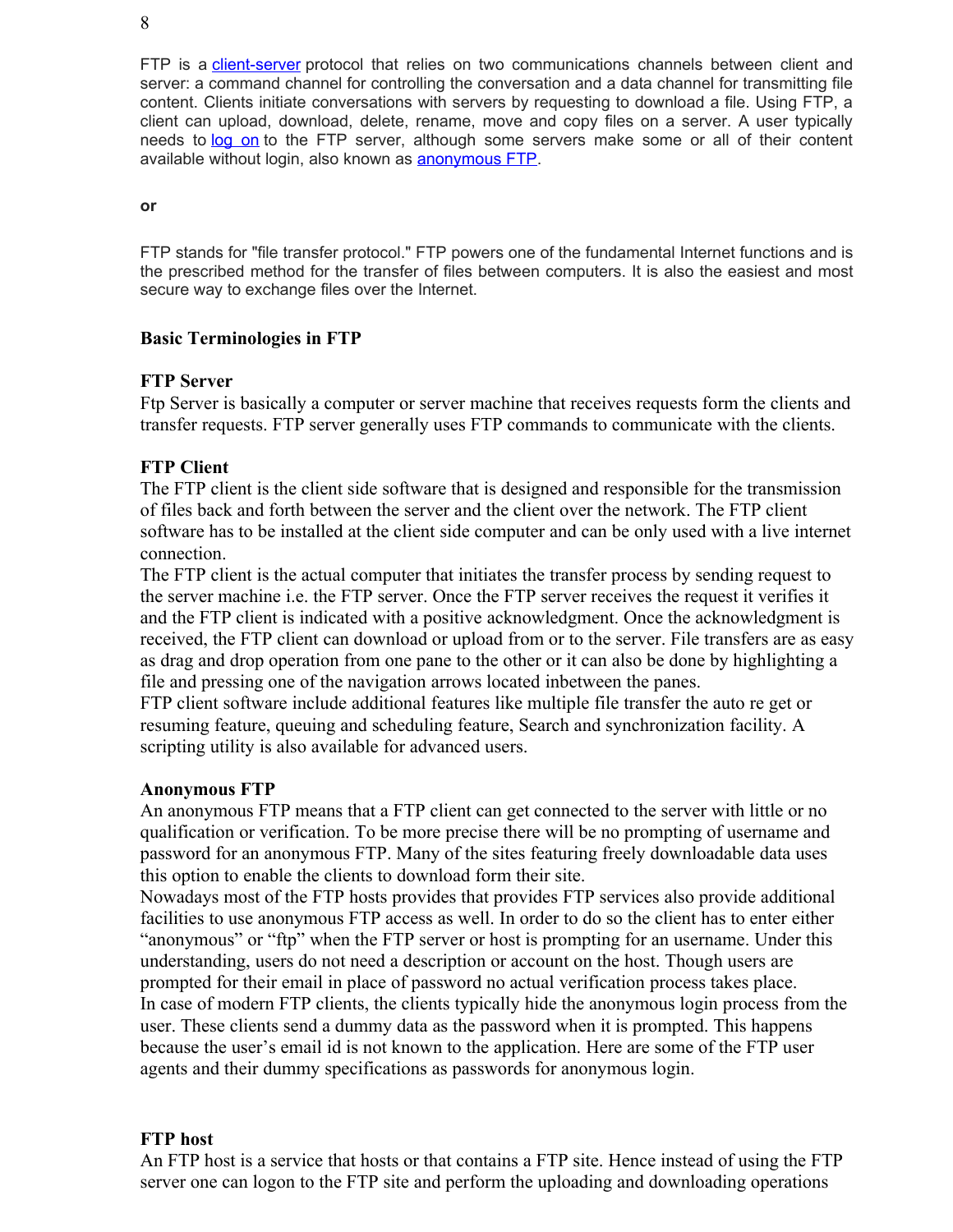9

inside this hosted area. The process of hosting can cost a bit depending on the memory and the limitations.

### **FTP Site**

FTP site is a collection of files that can be hosted using a FTP host. The hosted data can be accessed using a username and a password. Many of the stored data are available only on the hosted servers. The other data may be located in the server owned by the creator of the data.

### **FTP Proxy**

The FTP proxy is much similar to a gate keeper. All the requests send to the FTP server goes through the proxy first and then the request gets redirected to the server.

## **FTP SERVER :**

An FTP server is a [software.html](http://www.webopedia.com/TERM/S/software.html) [application](http://www.webopedia.com/TERM/A/application.html) running the File Transfer Protocol (FTP), which is the **[protocol](http://www.webopedia.com/TERM/P/protocol.html)** for exchanging [files](http://www.webopedia.com/TERM/F/file.html) over the [Internet.](http://www.webopedia.com/TERM/I/Internet.html)

### **FTP Authentication** :

**FTP Authentication** feature page to configure the authentication methods that FTP clients can use to gain access to your content. You can sort this list by name, status, or type by clicking the appropriate column heading. By using the Group by drop-down list, you can also group authentication features by type or status.

By default, no authentication methods are enabled. Enable an authentication method if you want to allow FTP users to access your content. There are two types of authentication methods: Built-In and Custom.

- Built-In authentication methods are integral parts of the FTP server. These authentication methods can be enabled or disabled, but cannot be removed from the FTP server.
- Custom authentication methods are implemented through an installable component. These authentication methods can be enabled or disabled, and they can be added to or removed from the FTP server.

### **GUI based ftp client:**

 An FTP client is a software program with a GUI (graphical user interface) that provides various options to help manage the process of transferring files.

### **Overview of internet security:**

**Internet security** is a branch of [computer security](https://en.wikipedia.org/wiki/Computer_security) specifically related to the [Internet,](https://en.wikipedia.org/wiki/Internet) often involving [browser security](https://en.wikipedia.org/wiki/Browser_security) but also [network security](https://en.wikipedia.org/wiki/Network_security) on a more general level as it applies to other applications or [operating systems](https://en.wikipedia.org/wiki/Operating_systems) on a whole. Its objective is to establish rules and measures to use against attacks over the Internet. The Internet represents an insecure channel for exchanging information leading to a high risk of [intrusiono](https://en.wikipedia.org/wiki/Hacker_(computer_security))r fraud, such as [phishing.](https://en.wikipedia.org/wiki/Phishing) Different methods have been used to protect the transfer of data, including [encryption](https://en.wikipedia.org/wiki/Encryption) and from-the-ground-up engineering.

#### **Firewall**

A firewall is a network security system designed to prevent unauthorized [access](http://www.webopedia.com/TERM/A/access.html) to or from a private [network](http://www.webopedia.com/TERM/N/network.html). Firewalls can be implemented in both [hardware](http://www.webopedia.com/TERM/H/hardware.html) and [software](http://www.webopedia.com/TERM/S/software.html), or a combination of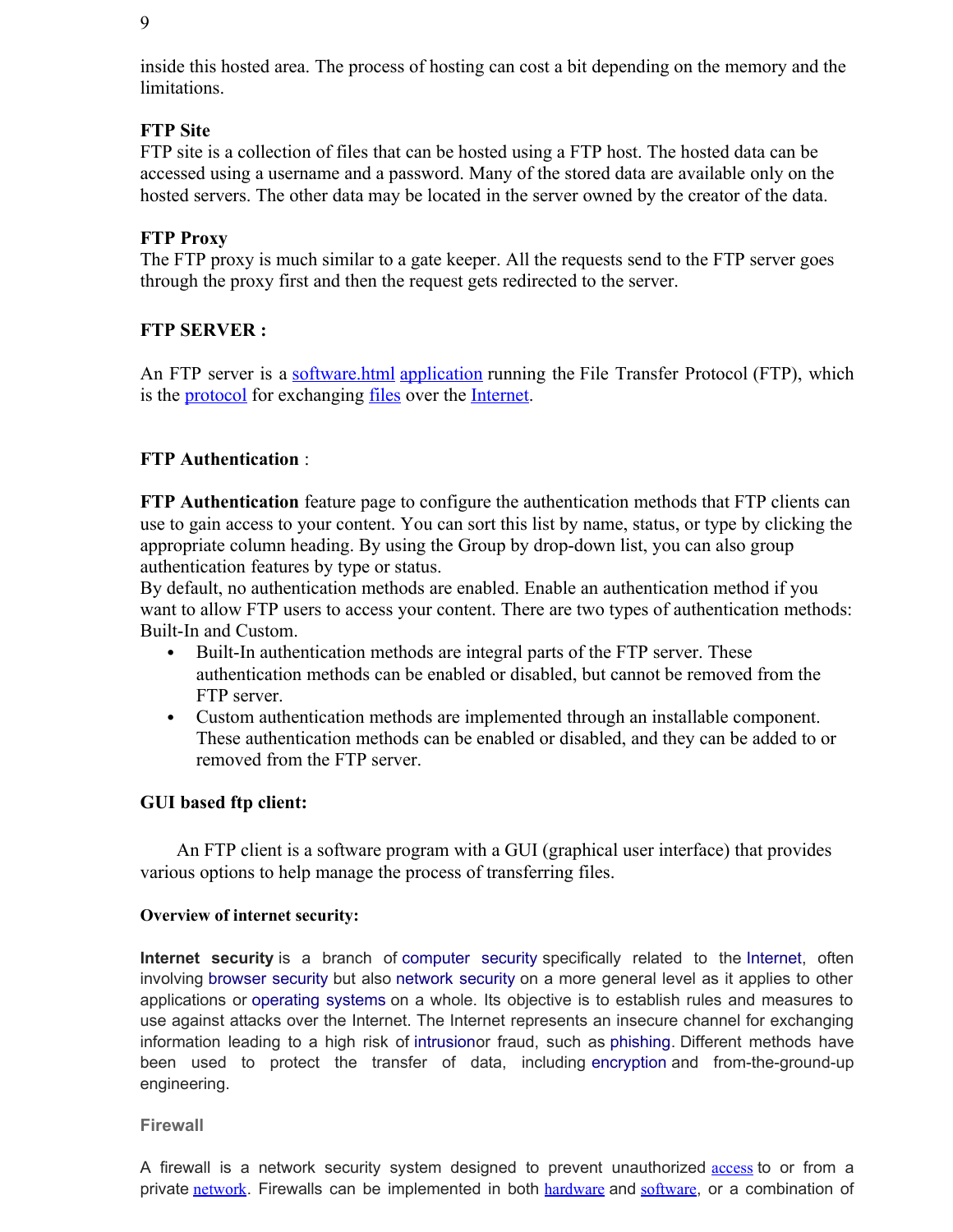both. Network firewalls are frequently used to prevent unauthorized *[Internet](http://www.webopedia.com/TERM/I/Internet.html)* users from accessing private networks connected to the Internet, especially [intranets.](http://www.webopedia.com/TERM/I/intranet.html) All messages entering or leaving the intranet pass through the firewall, which examines each message and blocks those that do not meet the specified [security](http://www.webopedia.com/TERM/S/security.html) criteria.

Understanding the need for information security.

There is a rising, and probably essential, need, for all companies no matter what size they are, to understand information security.

The mix of company change/growth and the external threat landscape needs managers at all levels to take on a proactive information security methods that will protect your company from Internet threats.

And that means initiatives are required to be taken to provide more secure technology solutions.

These initiatives should include information security strategies and plans that apply security requirements and address known identified risks.

And what all that means is, and being as concise as possible, having recommendations and implementing changes to company policies, standards, procedures and communications to

But wait, I hear you saying what was that you were saying about taking on "proactive information security methods?" I will come on to Internet security management/countermeasures in a later blog.

I hope that you find the concepts that I have described so far relatively easy to understand.

Internet security management support.

Easy to understand or not, one of the major challenges facing senior management when it comes to Internet security management is finding someone to support the concepts and can implement your information security strategies.

And even if you can find someone, can you afford them?

Take my domain industry, automotive distribution. Most dealers, unless they belong to a large multi franchise, multi branch chain of dealers suffice with an I.T. supervisor, and that person probably also doubles up in another capacity in the accounts department.

Can this person realistically be expected to also take on Internet security management concepts, implement them and also keep up to date with the ever changing external threat landscape? I think not.

The Dealer Principal could turn to external consultants to provide advice and guidance and consultancy. But have you tried to hire any type of consultant for any length of time recently? The vast majority are simply too expensive for most dealers and almost all small to medium sized businesses.

#### **JavaScript** :

**JavaScript** is a [high-level,](https://en.wikipedia.org/wiki/High-level_programming_language) [dynamic,](https://en.wikipedia.org/wiki/Dynamic_programming_language) [untyped,](https://en.wikipedia.org/wiki/Programming_language#Type_system) and [interpreted](https://en.wikipedia.org/wiki/Interpreted_language) [programming language.](https://en.wikipedia.org/wiki/Programming_language) It has been standardized in the [ECMAScript](https://en.wikipedia.org/wiki/ECMAScript) language specification. Alongside [HTML](https://en.wikipedia.org/wiki/HTML) and [CSS,](https://en.wikipedia.org/wiki/CSS) JavaScript is one of the three core technologies of [World Wide Web](https://en.wikipedia.org/wiki/World_Wide_Web) [content production;](https://en.wikipedia.org/wiki/Content_engineering) the majority of [websites](https://en.wikipedia.org/wiki/Website) employ it, and all modern [Web browsers](https://en.wikipedia.org/wiki/Web_browser) support it without the need for [plug-](https://en.wikipedia.org/wiki/Browser_extension)

10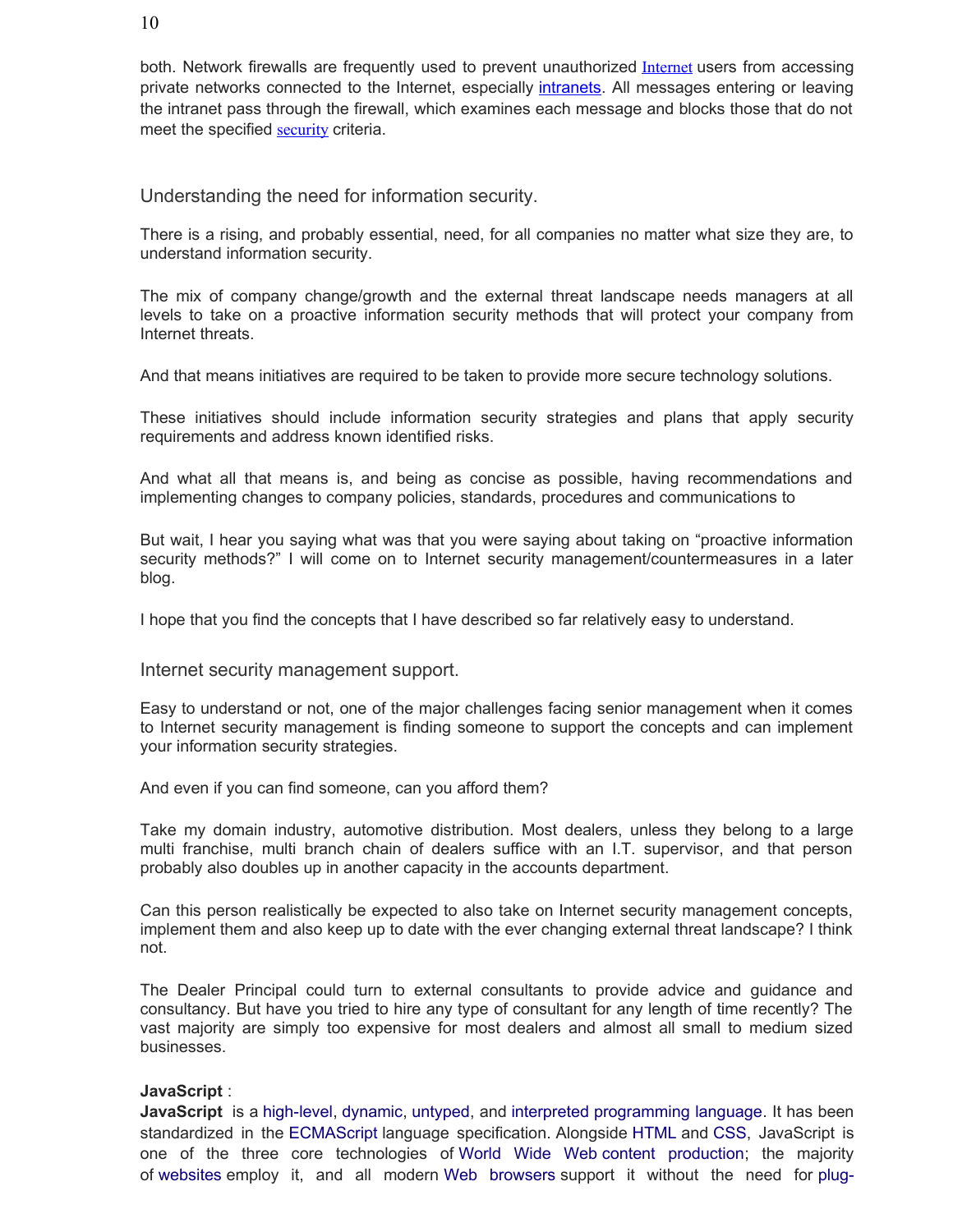[ins.](https://en.wikipedia.org/wiki/Browser_extension) JavaScript is [prototype-based](https://en.wikipedia.org/wiki/Prototype-based_programming) with [first-class functions,](https://en.wikipedia.org/wiki/First-class_function) making it a [multi-paradigm](https://en.wikipedia.org/wiki/Multi-paradigm) language, supporting [object-oriented,](https://en.wikipedia.org/wiki/Object-oriented_programming) [imperative,](https://en.wikipedia.org/wiki/Imperative_programming) and [functional](https://en.wikipedia.org/wiki/Functional_programming) [programming styles.](https://en.wikipedia.org/wiki/Programming_paradigm) It has an [API](https://en.wikipedia.org/wiki/Application_programming_interface) for working with text, [arrays,](https://en.wikipedia.org/wiki/Array_data_type) dates and [regular expressions,](https://en.wikipedia.org/wiki/Regular_expression) but does not include any [I/O,](https://en.wikipedia.org/wiki/Input/output) such as networking, storage, or graphics facilities, relying for these upon the host environment in which it is embedded.

JavaScript is also used in environments that are not Web-based, such as [PDF](https://en.wikipedia.org/wiki/Portable_Document_Format) documents, [site](https://en.wikipedia.org/wiki/Site-specific_browser)[specific browsers,](https://en.wikipedia.org/wiki/Site-specific_browser) and [desktop widgets.](https://en.wikipedia.org/wiki/Desktop_widget) Newer and faster JavaScript [virtual machines](https://en.wikipedia.org/wiki/Virtual_machine) (VMs) and platforms built upon them have also increased the popularity of JavaScript for [server-side](https://en.wikipedia.org/wiki/Server-side) [Web](https://en.wikipedia.org/wiki/Web_application) [applications.](https://en.wikipedia.org/wiki/Web_application) On the [client side,](https://en.wikipedia.org/wiki/Client_side) developers have traditionally implemented JavaScript as an [interpreted](https://en.wikipedia.org/wiki/Interpreter_(computing)) language, but more recent browsers perform [just-in-time compilation.](https://en.wikipedia.org/wiki/Just-in-time_compilation) Programmers also use JavaScript in [video-game development,](https://en.wikipedia.org/wiki/Video_game_development) in crafting desktop and mobile applications, and in server-side [network programming](https://en.wikipedia.org/wiki/Computer_network_programming) with run-time environments such as [Node.js.](https://en.wikipedia.org/wiki/Node.js)

#### **JavaScript provides different data types :**

JavaScript provides different **data types** to hold different types of values. There are two types of data types in JavaScript.

- 1. Primitive data type
- 2. Non-primitive (reference) data type

JavaScript is a **dynamic type language**, means you don't need to specify type of the variable because it is dynamically used by JavaScript engine. You need to use **var** here to specify the data type. It can hold any type of values such as numbers, strings etc. For example:

- 1. var  $a=40$ ;//holding number
- 2. var b="Rahul";//holding string

## **JavaScript primitive data types:**

There are five types of primitive data types in JavaScript. They are as follows:

| Data Type      | <b>Description</b>                             |
|----------------|------------------------------------------------|
| String         | represents sequence of characters e.g. "hello" |
| <b>Number</b>  | represents numeric values e.g. 100             |
| <b>Boolean</b> | represents boolean value either false or true  |
| Undefined      | represents undefined value                     |
| Null           | represents null i.e. no value at all           |

# **JavaScript non-primitive data types :**

The non-primitive data types are as follows:

11